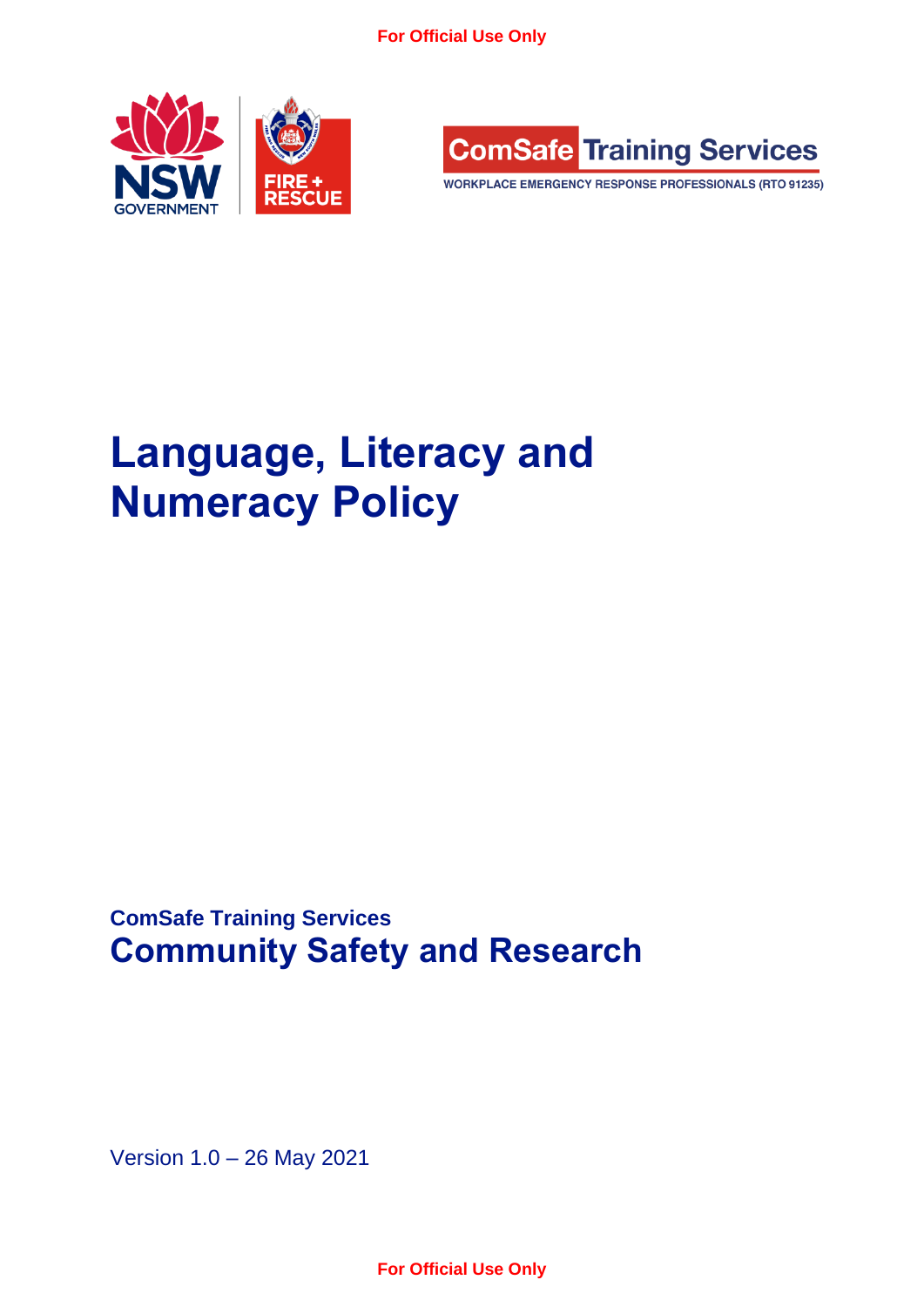## **Contents**

| 1                |     |  |  |  |  |
|------------------|-----|--|--|--|--|
| $\mathbf{2}$     |     |  |  |  |  |
| $\overline{3}$   |     |  |  |  |  |
|                  |     |  |  |  |  |
| $\boldsymbol{4}$ |     |  |  |  |  |
| 5                |     |  |  |  |  |
| 6                |     |  |  |  |  |
|                  |     |  |  |  |  |
|                  | 71  |  |  |  |  |
|                  | 72  |  |  |  |  |
|                  | 7.3 |  |  |  |  |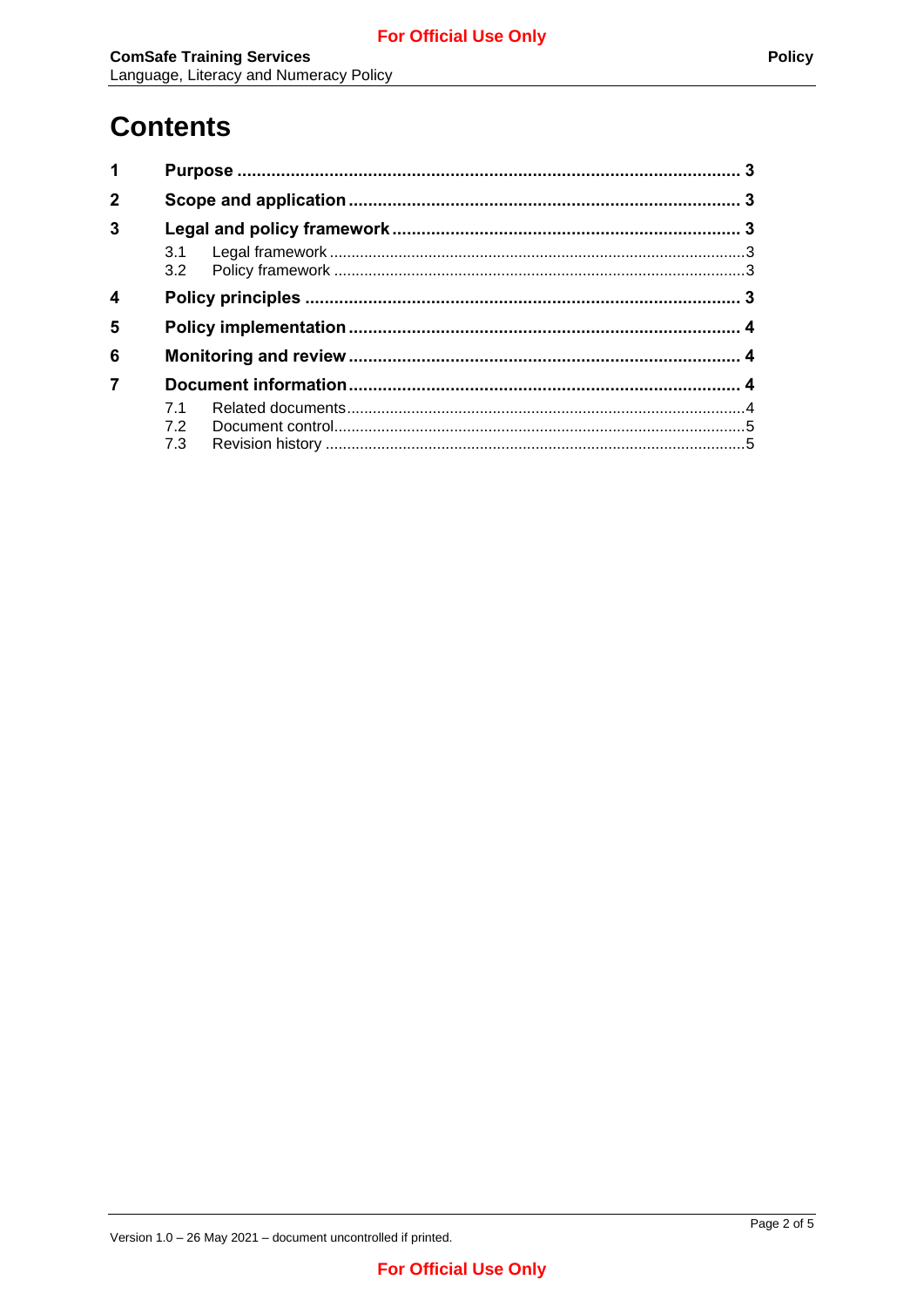### <span id="page-2-0"></span>**1 Purpose**

The purpose of this policy is to ensure that students are supported in their language, literacy, and numeracy needs during their training and assessment with the RTO. This policy enables the trainers and management to identify any gaps in skills and to offer additional support with literacy or numeracy where required.

### <span id="page-2-1"></span>**2 Scope and application**

This policy applies to all students entering into an accredited training program with ComSafe Training Services (RTO 91235). This does not apply to non-accredited training.

## <span id="page-2-2"></span>**3 Legal and policy framework**

#### <span id="page-2-3"></span>**3.1 Legal framework**

- National Vocational Education and Training Regulator Act 2011 (Cth)
- Standards for RTOs 2015
- Commonwealth Human Rights and Equal Opportunity Commission Act 1986
- Commonwealth Disability Discrimination Act 1992
- Commonwealth Disability Standards for Education 2005
- Equal Opportunity Act 1995
- Privacy Act 1988
- NSW State Records Act

#### <span id="page-2-4"></span>**3.2 Policy framework**

The Disability Discrimination Act (1992) requires educational institutions to put in place actions to help ensure equal opportunity for people with a disability. The RTO may alter the assessment strategies, assessment tools and training materials to reduce the impact of disability or specific learning requirements on the student's ability to successfully complete the course where such changes do not alter the academic integrity of the assessments. Such changes or alterations are referred to as 'Reasonable Adjustment'.

The National Vocational Education and Training Regulator Act 2011 requires RTOs to meet the requirements set out in the Standards for RTOs 2015. Clause 1.7 requires RTOs to determine the support needs of individual students and provide access to support services necessary to meet the requirements outlined in accredited training products, prior to commencement of training. Clauses 5.1-5.3 require RTOs to provide clear information to students prior to commencement to ensure the training product is suitable for them based on their specific needs.

## <span id="page-2-5"></span>**4 Policy principles**

ComSafe Training Services recognises the importance of basic skills in English language, literacy, and numeracy (LLN) for students in being able to participate actively and effectively in any accredited Training Program. Improving basic skills will assist in breaking down barriers for students in communicating with their Trainers, peers and in the workplace.

Version 1.0 – 26 May 2021 – document uncontrolled if printed.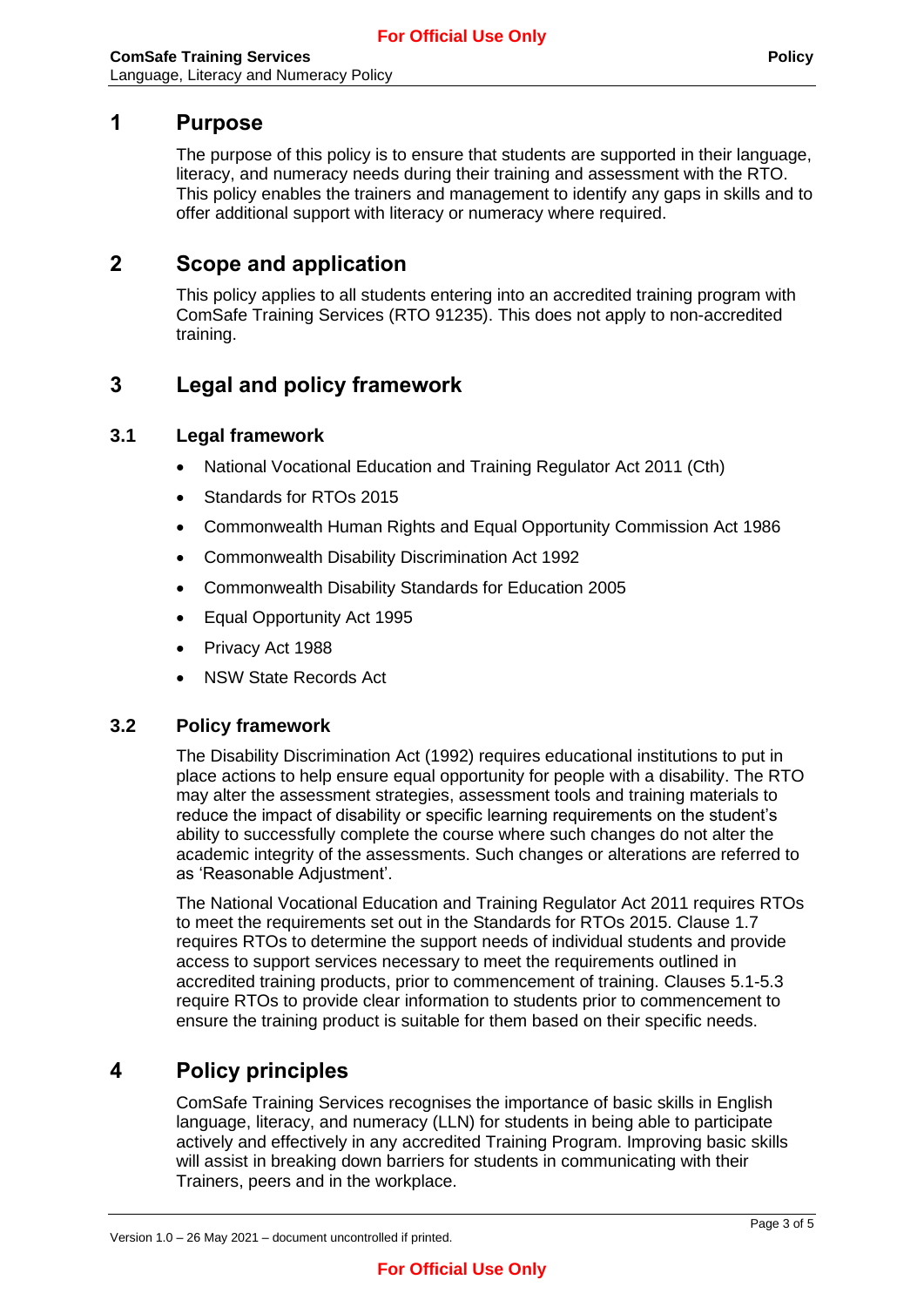## <span id="page-3-0"></span>**5 Policy implementation**

All participants wishing to enrol in an accredited training program will be formally assessed against the Australian Core Skills Framework (ACSF) level appropriate to their program. Enrolment in the program will only be confirmed upon successful assessment. Assessment will be performed by The Learning Resources Group, using the 'LLN Robot' software. Trainers will review each participant's LLN report prior to commencement of the course to ensure they hold the appropriate foundation skills to successfully complete the program.

ComSafe Training Services will ensure that all participants enrolled in our accredited Training Programs are given the opportunity to learn based on their individual competencies in LLN identified in their assessment. We recognise that not all individuals have the same skills-set in learning, reading, writing and numeracy. ComSafe Training Services Trainers and staff will endeavour to help and accommodate participants with difficulties in Language, Literacy or Numeracy. If we are unable to meet the specific needs of the participant, we will refer the participant to an external support provider.

## <span id="page-3-1"></span>**6 Monitoring and review**

This procedure is subject to systematic review, evaluation and improvement, including annual review and ongoing feedback from stakeholders.

## **7 Privacy**

We respect your rights to privacy under the Privacy Act 1988 and we comply with all the Privacy Act's requirements in respect of the collection and management of your personal information. A copy of the Privacy Act can be obtained on "ComLaw" and further information on FRNSW Privacy Policy can be obtained on [http://www.fire.nsw.gov.au/page.php?id=465.](http://www.fire.nsw.gov.au/page.php?id=465) In relation to the Unique Student Identifier (USI) ComSafe is bound by the Australian Privacy Principles (APPs) in the Privacy Act 1988. ComSafe collects personal information that is reasonably necessary for, or directly related to, its functions and activities pursuant to the Student Identifiers Bill 2014.

ComSafe adheres to the NSW State Records Act 1998 and as a Registered Training Organisation (RTO) registered by ASQA, we are required to securely retain our accredited training documentation. We do not sell our client details to other organisations. The information collected on the enrolment form is for the purposes of processing your registration, participant identification, creating and maintaining participant records, reporting demographics to ASQA and assisting us in improving our service to our clients.

## <span id="page-3-2"></span>**8 Document information**

#### <span id="page-3-3"></span>**8.1 Related documents**

ComSafe Training Services Reasonable Adjustment Policy